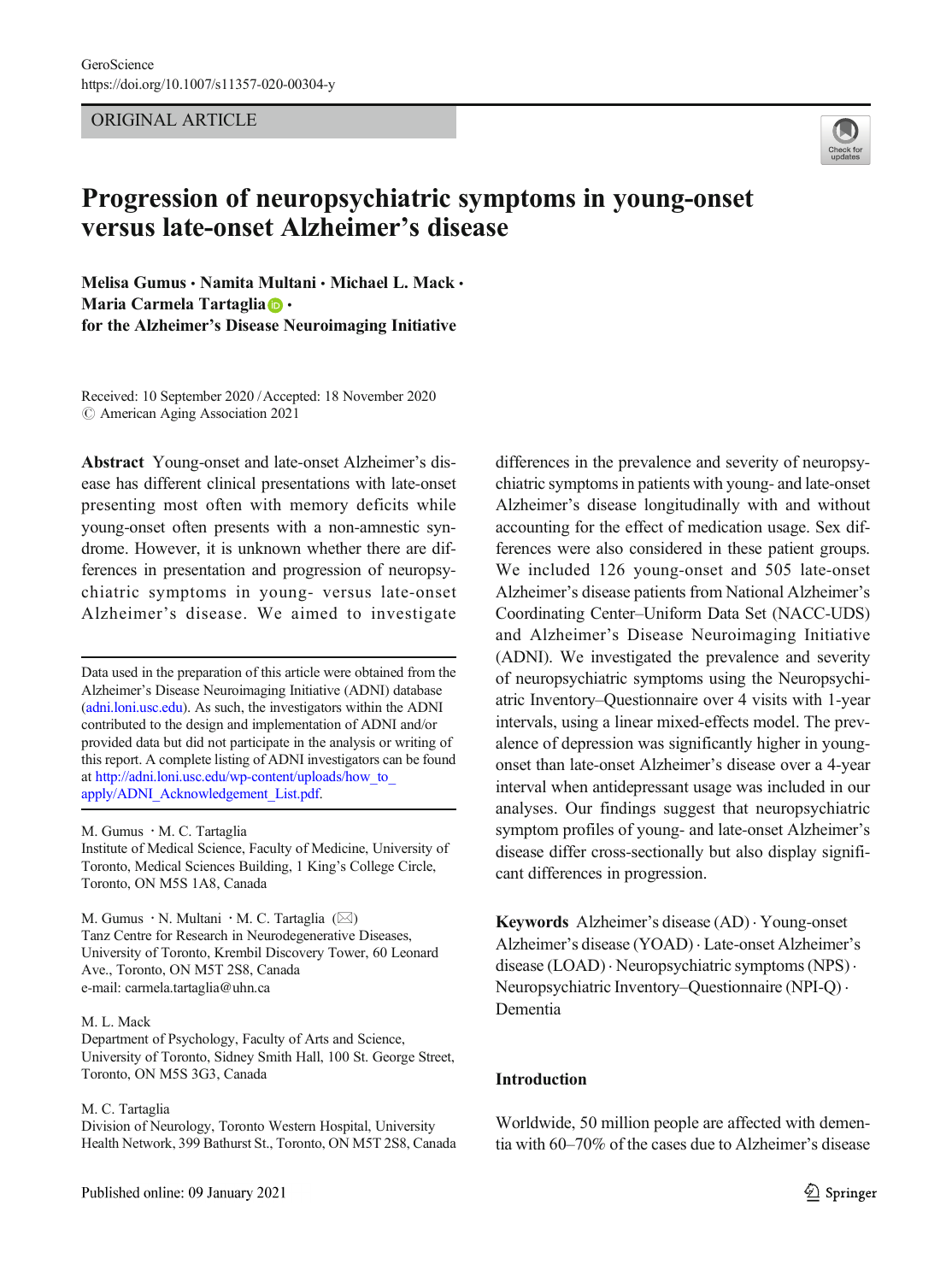(AD) [\[1](#page-8-0)]. Late-onset AD (LOAD) accounts for most AD cases and its prevalence increases with age [\[2](#page-8-0)]. Youngonset Alzheimer's disease (YOAD) is diagnosed when someone develops AD before the age of 65 and represents up to 10% of all AD cases. The age of 65 for diagnosing YOAD versus LOAD was selected based on social factors such as the traditional retirement age [\[3\]](#page-8-0) since the underlying pathology of amyloid and tau are similar between YOAD and LOAD. There are, however, important differences between the two as YOAD patients present with more severe gray matter atrophy [[4\]](#page-8-0), more abundant senile plaques, neurofibrillary tangles, and synaptic loss [\[5](#page-8-0)], as well as greater deficits in acetylcholine [\[6\]](#page-8-0) than LOAD patients. YOAD presents more often with non-amnestic syndromes such as impaired language, attention, and visuospatial function, compared with LOAD who often present with more memory deficits [\[7\]](#page-9-0). Differences in the rate of progression have also been reported but while some studies revealed a faster rate of cognitive decline in younger patients  $[5, 7-9]$  $[5, 7-9]$  $[5, 7-9]$  $[5, 7-9]$  $[5, 7-9]$ , others found no association between age of onset and rate of decline  $[10, 11]$  $[10, 11]$  $[10, 11]$ . YOAD is also considered to be more aggressive, with a lower life expectancy [\[9,](#page-9-0) [12\]](#page-9-0).

In addition to the differences in cognitive deficits, there are also reports of differences in neuropsychiatric symptoms (NPS) between the YOAD and LOAD groups [[13,](#page-9-0) [14](#page-9-0)]. NPS are common in AD as the disease progresses but can also be present at the onset [\[15,](#page-9-0) [16\]](#page-9-0). More than 80% of patients with AD develop at least one NPS over the course of the disease [[17\]](#page-9-0). These symptoms include, but are not limited to, delusions, hallucinations, depression, anxiety, and apathy [\[18](#page-9-0)]. NPS can complicate the course of the disease and impact both patients and their caregivers as they are associated with early institutionalization [\[19,](#page-9-0) [20](#page-9-0)], increased mortality [[21\]](#page-9-0), and increased caregiver burden [[22,](#page-9-0) [23](#page-9-0)]. NPS in YOAD can delay the diagnosis as these patients are often misdiagnosed with a psychiatric condition rather than a neurodegenerative disease [[24,](#page-9-0) [25](#page-9-0)]. It has been suggested that NPS frequency and severity differ in YOAD versus LOAD due to psychosocial factors. For example, being diagnosed with AD at a younger age may have a more dramatic impact on an individual's independence than at a later age [\[26](#page-9-0), [27](#page-9-0)].

Some studies reported a lower prevalence of agitation, disinhibition, and delusions in YOAD [\[28](#page-9-0)], while others reported a higher prevalence of anxiety [[29](#page-9-0)] or severe depression in the YOAD group [[30](#page-9-0)]. The comparison of NPS frequency and severity between YOAD and LOAD has largely been explored in cross-sectional studies so the evolution of NPS in these 2 groups remains unknown. We hypothesized that the trajectory of NPS would differ between the two groups longitudinally and investigated the difference over 4 years.

## Methods and materials

## Participants

We included participants from the National Alzheimer's Coordinating Center–Uniformed Data Set (NACC-UDS) and Alzheimer's Disease Neuroimaging Initiative (ADNI). The data from NACC were collected between 1999 and 2017. The description of the UDS of NACC, including demographics, medical history, family history, behavioral and functional assessments, and a neuropsychological battery, was previously published [[31\]](#page-9-0). Some data was obtained from the ADNI database [\(adni.](http://adni.loni.usc.edu) [loni.usc.edu\)](http://adni.loni.usc.edu). The ADNI was launched in 2003 as a public-private partnership, led by principal investigator Michael W. Weiner, MD. The primary goal of ADNI has been to test whether serial magnetic resonance imaging (MRI), positron emission tomography, other biological markers, and clinical and neuropsychological assessment can be combined to measure the progression of mild cognitive impairment and early AD.

We included the patients who were diagnosed with either YOAD or LOAD, had an MRI to exclude other pathologies, and whose clinical assessments included the Neuropsychiatric Inventory–Questionnaire (NPI-Q), a measure that assesses the presence/absence of dementia-related neuropsychiatric symptoms and their severity [[32\]](#page-9-0). The longitudinal data included 4 visits with 1-year intervals. Age, sex, and Clinical Dementia Ratings (CDR® Dementia Staging Instrument) [[33](#page-9-0)] scores of subjects were also collected from the databases.

## **Assessments**

The NPI-Q was used to evaluate NPS in both the NACC-UDS and ADNI. The NPI is based on scripted questions administered to the participants' caregivers or an informant familiar with the participant and used to evaluate the presence, severity, and frequency of twelve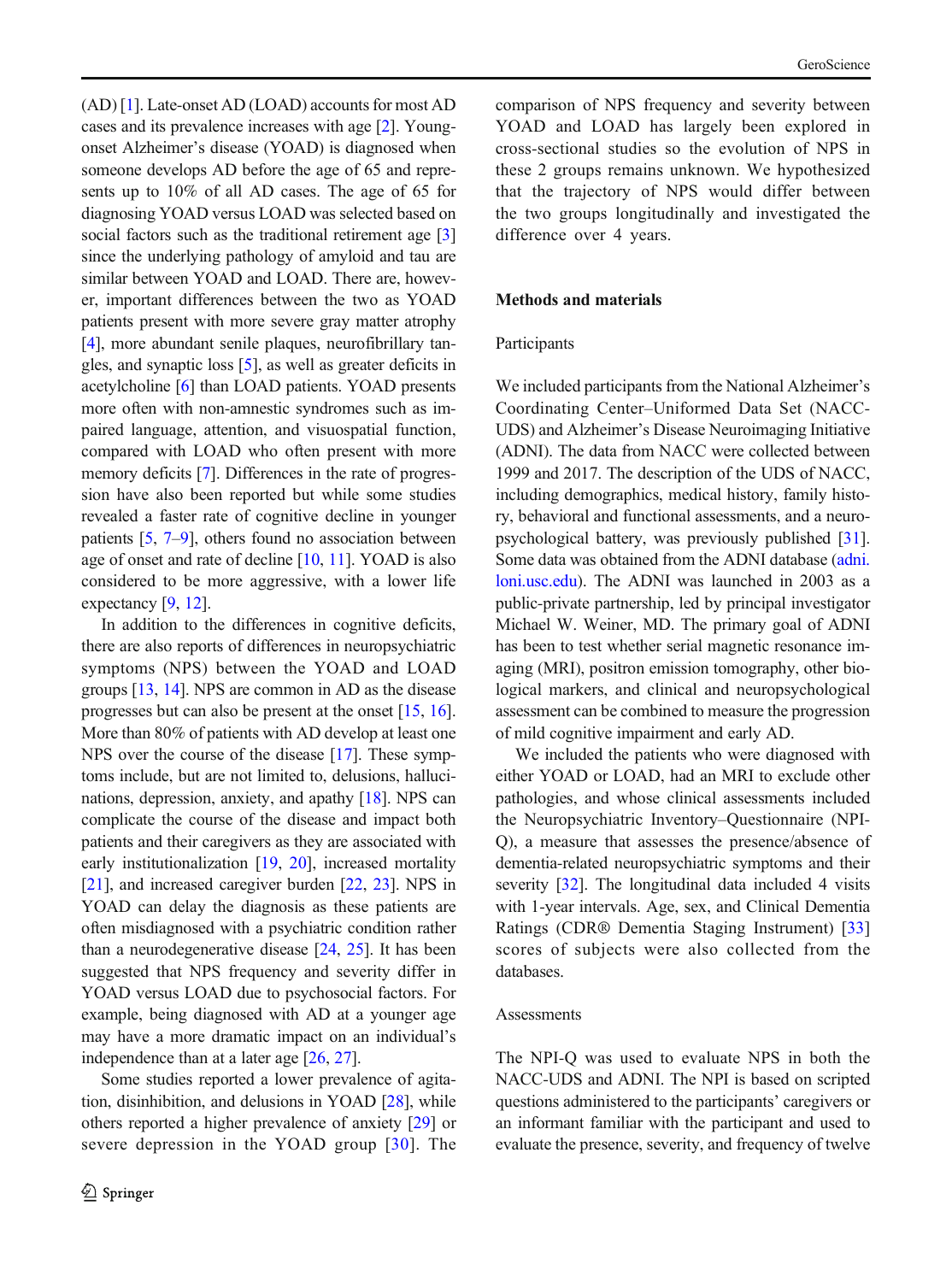commonly encountered NPS in dementia: delusions, hallucinations, agitation, depression, anxiety, elation, apathy or indifference, disinhibition, irritability, and aberrant motor behavior [\[32](#page-9-0)]. We focused on the presence or absence of each symptom and its severity on a 3 point scale (1, mild; 2, moderate; 3, severe).

The CDR was used to assess disease severity in AD patients. Six domains including memory, orientation, judgment, problem-solving, community affairs, and home/hobbies/personal care were assessed and then, a Global CDR and a CDR Sum of boxes score were calculated [[33](#page-9-0)].

Many patients are prescribed medications to manage their NPS. Antidepressants, anxiolytics, and antipsychotics are used for relieving symptoms including depressions, anxiety, and delusions/hallucinations/agitations, respectively. Since medications can eliminate or reduce the symptoms, caregivers of patients on medications may report no such neuropsychiatric symptoms. To avoid this confound and capture the true patient population who exhibit neuropsychiatric symptoms, new measures "[NPI-Q]inc[MED]" were created. For this new measure, patients who were on medications to treat NPS were included in the positive NPS group even if their caregivers reported no NPS on the NPI-Q. This new categorization resulted in the DEPincANTIDEP group which combined patients using antidepressants and patients who were positive for depression on NPI-Q; ANXincANXIOL group which combined patients using anxiolytics and patients who were positive for anxiety on NPI-Q; and DELincANTIPSY, HALincANTIPSY, and AGIincANTIPSY groups which combined patients using antipsychotics and patients with the presence of delusions/hallucinations/agitation on NPI-Q, respectively. We then constructed linear mixed-effects models (LMMs) and calculated contrasts at each visit for comparing the true presence and progression of neuropsychiatric symptoms in YOAD vs. LOAD considering medication usage.

#### Statistical analysis

All analyses were performed using R version 3.5.2 [[34\]](#page-9-0). We constructed repeated-measure LMMs to evaluate the change in prevalence and severity of NPI-Q in patients with YOAD ( $N = 128$ ) or LOAD ( $N = 509$ ) over 4 visits, with 1-year intervals. We conducted a retrospective power analysis using the Powerlmm R package [[35\]](#page-9-0) for a longitudinal linear mixed-effects model with a large effect size  $(d = 0.80)$  and an alpha level of 0.05. Results showed that a sample size of 120 with equalsized patient groups was required to achieve a power of 1.00. Both prevalence and severity of each NPI-Q domain on each visit were investigated independently from each other. We fit these models to every NPS domain separately. The mean response represented the absence/ presence of particular neuropsychiatric symptoms and its severity was defined as a linear combination of fixed and random effects. The fixed effects included the group identity of YOAD or LOAD, visit number, the interaction between visit number-group identity, and visit number-CDR sum of boxes. Random effects described the individual differences in the trajectories of prevalence and severity of neuropsychiatric symptoms. We then computed the estimated contrasts of prevalence or severity of neuropsychiatric symptoms between patients with YOAD versus LOAD [[35\]](#page-9-0). The group identity accounts for age because being diagnosed with YOAD versus LOAD relies on whether the patient is below or above 65. To support this, we constructed separate linear models for YOAD and LOAD patient groups to investigate whether age was predictive of NPI-Q prevalence or severity.

To evaluate whether the characteristics of patients who withdrew from the study had any effects on the results, we compared the prevalence and severity of NPS in patients whose data was available for four visits versus those who had data for only 3 years, in both YOAD and LOAD groups.

## Results

#### Patient demographics

Our study consisted of 631 patients (145 from NACC-UDS, 486 from ADNI); 126 ( $F = 64$ ,  $M = 62$ ) with YOAD and 505  $(F = 219, M = 286)$  with LOAD at the baseline assessments (Table [1\)](#page-3-0). There was no significant difference in sex distribution. As expected, the patients with LOAD were significantly older than the YOAD  $(p < 0.0001$ , Fisher's exact test; Table [1\)](#page-3-0). CDR sum of boxes and global were not significantly different between the two patient groups (Table [1\)](#page-3-0). At baseline, a significantly higher number of patients with YOAD were prescribed antidepressants than the LOAD (45% versus 24% respectively,  $p < 0.0001$ , Fisher's exact test; Table [1](#page-3-0)). Ten percent of YOAD patients and 4% of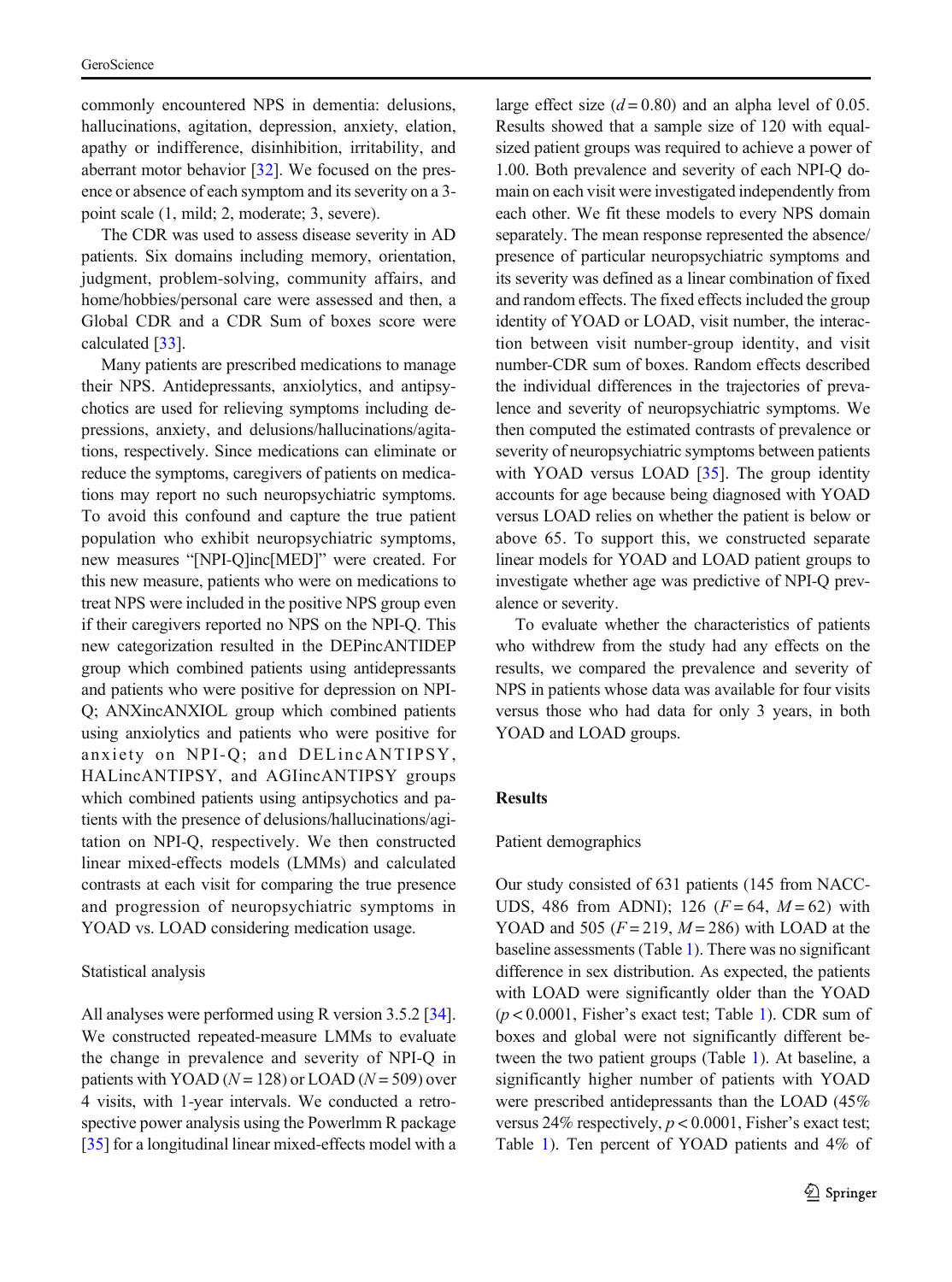|                     | YOAD $(N=126)$<br>mean $\pm$ SD or $N$ (%) | $LOAD (N=505)$<br>mean $\pm$ SD or $N$ (%) | $p$ value                 |
|---------------------|--------------------------------------------|--------------------------------------------|---------------------------|
| Age                 | $60.81 \pm 2.71$                           | $79.72 \pm 2.90$                           | $p < 0.0001**^{\dagger}$  |
| CDR sum of boxes    | $2.18 \pm 2.27$                            | $2.19 \pm 2.67$                            | $p = 0.96^{\dagger}$      |
| CDR global          | $0.55 \pm 0.33$                            | $0.47 \pm 0.44$                            | $p = 0.06^{\dagger}$      |
| Education (years)   | $16.17 \pm 2.68$                           | $15.76 \pm 4.81$                           | $p = 0.21^{\dagger}$      |
| <b>Sex</b>          |                                            |                                            |                           |
| Male                | 62 $(49%)$                                 | 286 (57%)                                  | $p = 0.59^{\ddagger}$     |
| Female              | 64 (51%)                                   | 219(43%)                                   | $p = 0.66^{\ddagger}$     |
| Medications for NPS |                                            |                                            |                           |
| Antidepressant      | 57 (45%)                                   | 121(24%)                                   | $p < 0.0001**^{\ddagger}$ |
| Antipsychotic       | 2(2%)                                      | 3(1%)                                      | $p = 0.26^{\ddagger}$     |
| Anxiolytic          | $12(10\%)$                                 | 19(4%)                                     | $p < 0.05**^{\ddagger}$   |
| Other medications   |                                            |                                            |                           |
| AChEI               | 46 (37%)                                   | 154 (30%)                                  | $p = 0.20^{\ddagger}$     |
| Memantine           | 14 $(11\%)$                                | 73 (14%)                                   | $p = 0.39^{\ddagger}$     |
| Mood                | $1(1\%)$                                   | 7(1%)                                      | $p = 1.00^{\ddagger}$     |

<span id="page-3-0"></span>Table 1 Demographic characteristics of the study population at baseline including age, sex, CDR scores, and the percentage of patients on medications and their comparison between YOAD and LOAD patients

AChEI, acetylcholinesterase inhibitor

 $\dagger$  Student t test

‡ Fisher's exact test

\*Significant  $p$  values at the alpha level of 0.05 or 0.001

LOAD patients were prescribed anxiolytics ( $p < 0.05$ , Fisher's exact test). There was no significant difference in the prescription of acetylcholinesterase inhibitor (AChEI), memantine, antipsychotics, or moodstabilizers between YOAD and LOAD patients.

Prevalence of neuropsychiatric symptoms at baseline

Depression was the most common NPS in both YOAD (41%) and LOAD (26%) but statistically higher in YOAD  $(p < 0.001$ , Fisher's exact test; Table.A.1, Fig. [1\)](#page-4-0). A significantly higher number of YOAD patients exhibited anxiety (28% versus 14% respectively,  $p < 0.0001$ , Fisher's exact test; Table.A.1) and euphoria (5% versus 1% respectively,  $p < 0.05$ , Fisher's exact test; Table.A.1). The prevalence of the other NPI-Q symptoms was not different between the groups.

We repeated the same analyses for the newly created measures; patients on antidepressants were considered positive for depression, those on anxiolytic were considered positive for anxiety, and those on antipsychotics were considered positive for delusions, hallucinations, and agitation on NPI-Q. Considering DEPincANTIDEP and ANXincANXIOL groups, the patients with YOAD reported a significantly higher prevalence of depression (64% versus 41%,  $p < 0.001$ , Fisher's exact test) and anxiety (33% versus  $17\%, p < 0.001$ , Fisher's exact test) than the patients with LOAD (Table.A.2).

Progression of neuropsychiatric symptom prevalence

The LMM showed that the estimated prevalence of depression ( $\beta = 0.15$ , CI<sub>95%</sub> = [0.01, 0.29],  $p < 0.05$ ) and anxiety ( $\beta = 0.14$ , CI<sub>95%</sub> = [0.03, 0.25],  $p < 0.05$ ) in YOAD was significantly higher than in LOAD at baseline (Fig. [2a, b](#page-4-0), Table 1). However, these significant differences were not observed in the follow-up visits because of the prevalence of depression and anxiety decreased at each visit in YOAD patients (Fig. [2a, b](#page-4-0)). The rest of the NPS were not significantly different between the two groups at baseline or longitudinally (Fig.A.1).

We constructed separate LMMs for YOAD and LOAD patient groups with age as a fixed effect and the prevalence of NPI-Q domains, specifically depression and anxiety, as a mean response. Age was not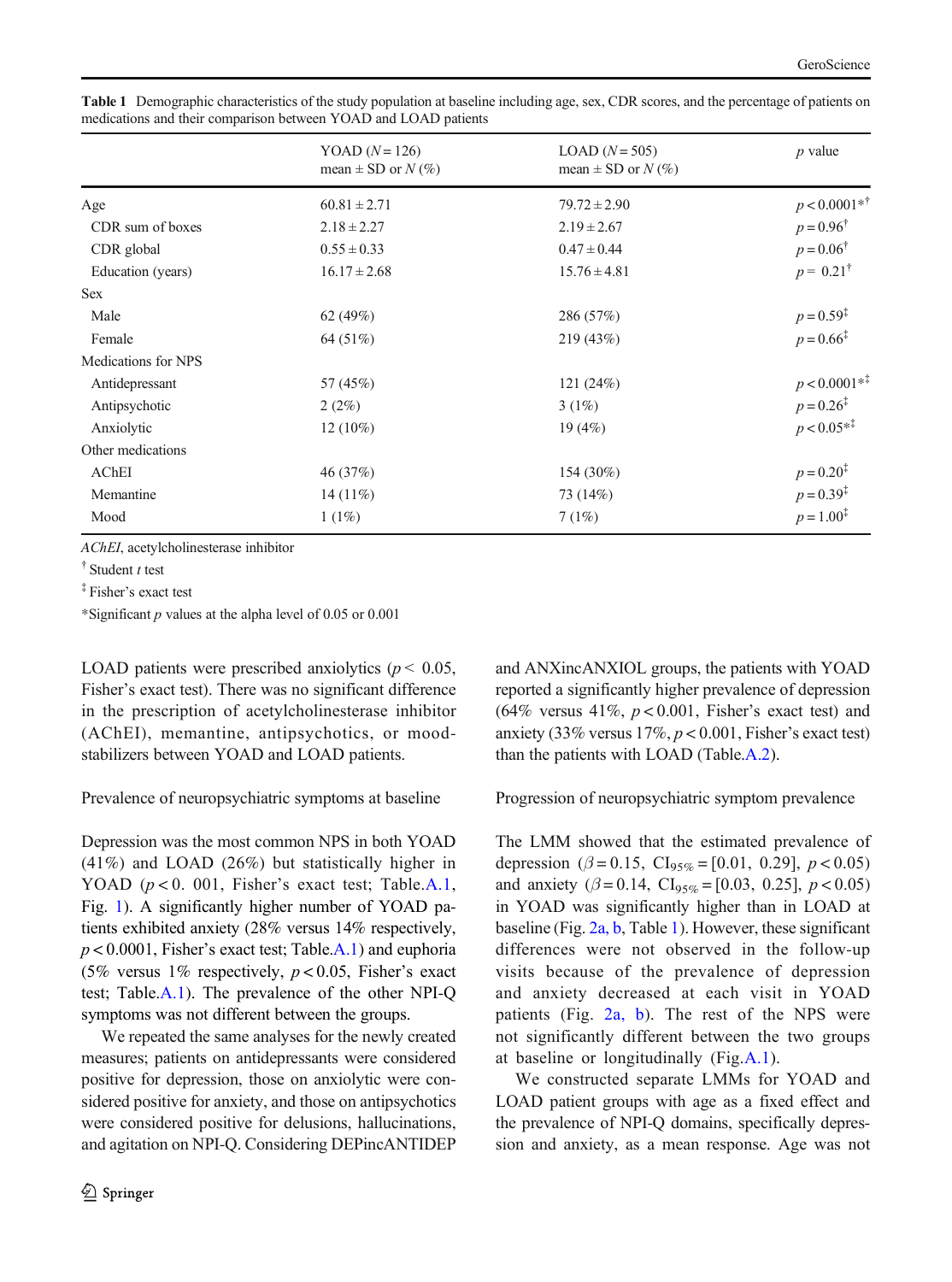<span id="page-4-0"></span>

Fig. 1 Prevalence of NPI-Q symptoms in patients with YOAD and LOAD at baseline



Fig. 2 Prevalence of depression and anxiety in YOAD versus LOAD. Patients with YOAD had higher a depression and b anxiety at the first visit. c The prevalence of depression was not significantly different between YOAD and LOAD males. d Male

YOAD patients had significantly higher anxiety than male LOAD. e Female YOAD patients had significantly higher depression than the female LOAD group, but no difference in f Anxiety was observed. Horizontal lines represent 95% confidence intervals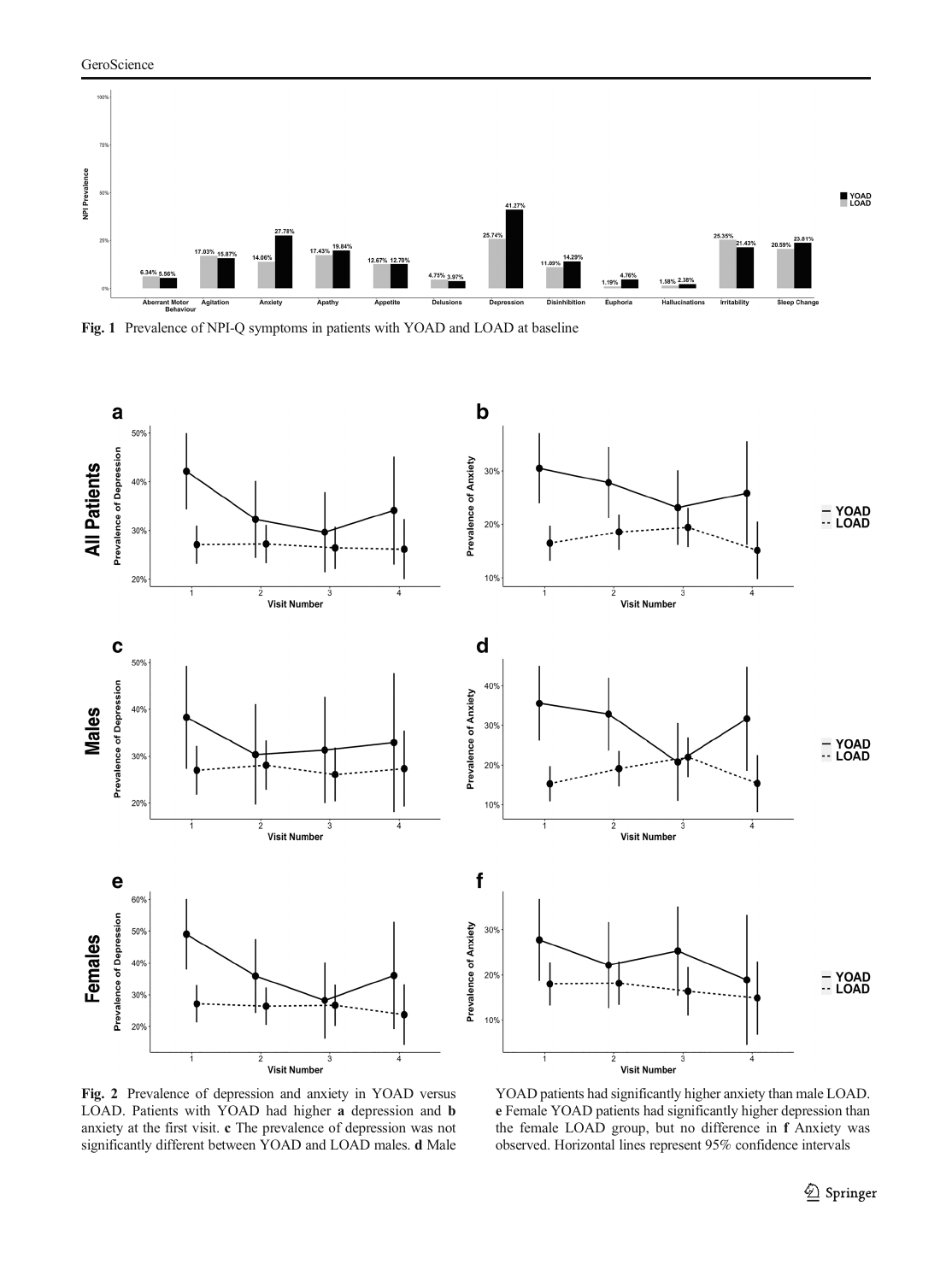predictive of the prevalence of depression or anxiety in YOAD or LOAD patient groups.

We repeated the same longitudinal analyses with LMMs after reclassifying patients who are on medications (antidepressant, anxiolytic, or antipsychotic) as positive. Reclassification of depression as the DEPincANTIDEP group, analyses revealed a significantly higher number of YOAD patients with depression at baseline ( $\beta = 0.22$ , CI<sub>95%</sub> = [0.08, 0.37],  $p < 0.001$ ) and on the follow-up visits (Fig. 3, Table.A.3). Reclassification of anxiety as the ANXincANXIOL group, the prevalence of anxiety was still significantly higher ( $\beta = 0.16$ , CI<sub>95%</sub> = [0.03, 0.28],  $p < 0.05$ ) in the YOAD group than in the LOAD at baseline, but not in the follow-up visits (Fig. 3, Table.A.3). Reclassification of hallucinations, agitation, and delusions as the AGIincANTIPSY, HALincANTIPSY, and DELincANTIPSY groups, there was no significant difference between YOAD and LOAD patients in terms of the prevalence of hallucinations, agitation, or delusions (Fig. 3).

 $\mathbf b$ a **Prevalence of Depression** 70% Prevalence of Anxiety  $60%$ 50%  $40%$  $\overline{2}$  $\overline{3}$ Ā à **Visit Number** C d 35% Prevalence of Hallucinations **Prevalence of Agitation** 30% 25% 20% 15%  $\overline{4}$ ż **Visit Number** e 16% **Prevalence of Delusions**  $12%$ 8%  $4%$ -4 ż Ġ **Visit Number** 

30% 20% Ā ł ż  $\dot{3}$ **Visit Number** 16% 12% 8%  $4%$ <sup>4</sup> **Visit Number** 

40%

**YOAD**  $\cdot$  LOAD

Fig. 3 Prevalence of NPI-Q symptom in YOAD versus LOAD groups including a depression, b anxiety, c agitation, d hallucinations, e delusions while accounting for medication usage. Comparison of NPI-Q between patients with YOAD versus LOAD for

a DEPincANTIDEP, b ANXincANXIOL, c AGIincANTIPSY, d HALincANTIPSY, e DELincANTIPSY. Horizontal lines represent 95% confidence intervals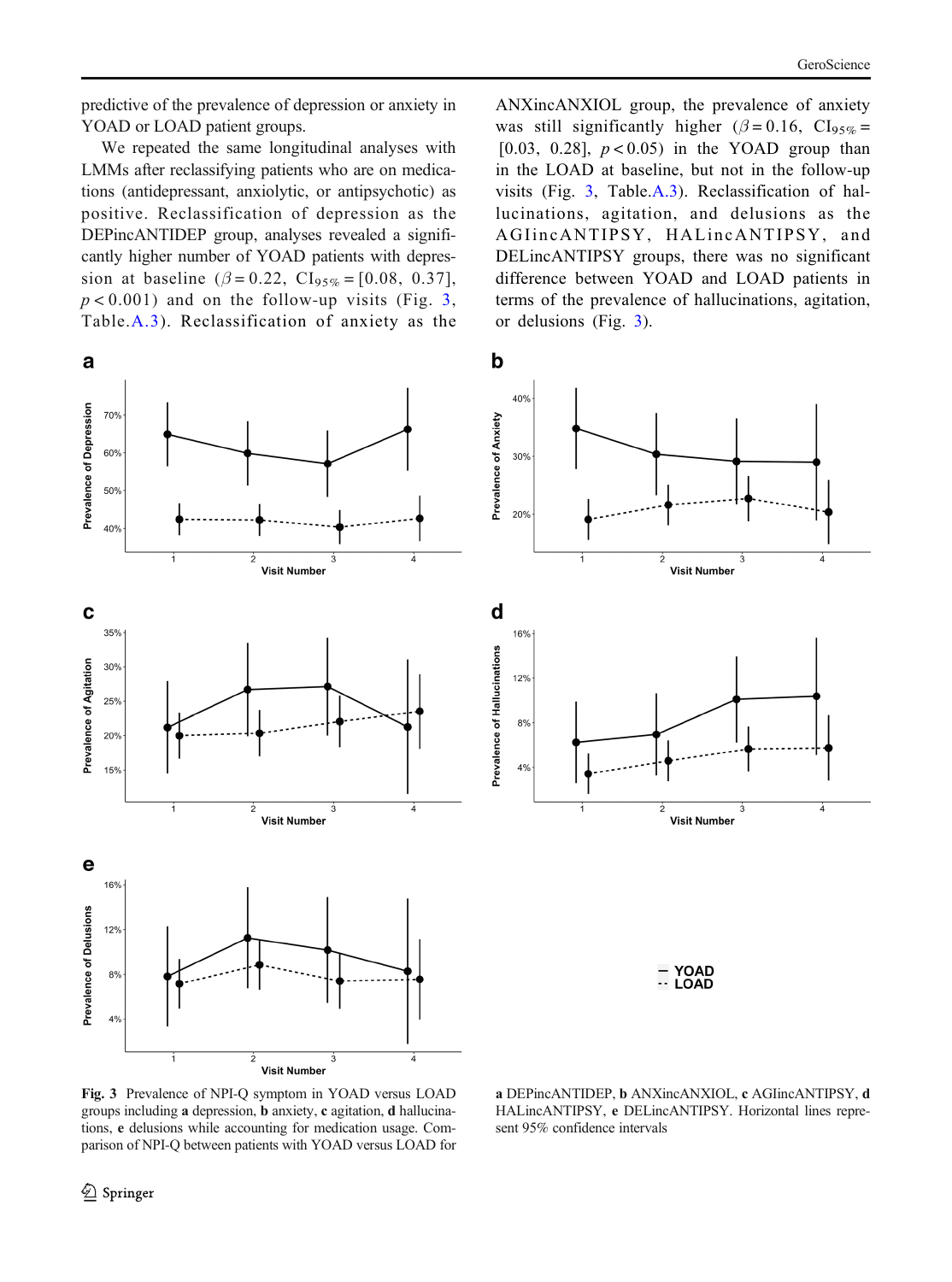Severity of neuropsychiatric symptoms at baseline and its progression

The severity of NPI-Q symptoms was not significantly different between the YOAD and LOAD patients at baseline or longitudinally (Fig.A.2).

Sex differences in prevalence and severity of neuropsychiatric symptoms

The prevalence of anxiety was significantly higher  $(\beta = 0.20, \text{Cl}_{95\%} = [0.04, 0.36], p < 0.05)$  in male patients with YOAD than LOAD at baseline (Fig. [2d\)](#page-4-0). When the medication was taken into account, the prevalence of anxiety ( $\beta = 0.22$ ,  $CI_{95\%} = [0.05, 0.39], p < 0.01$  remained higher in male YOAD groups while a higher number of male YOAD patients also reported experiencing depression  $(\beta = 0.21, \text{Cl}_{95\%} = [0.01, 0.41],$  $p < 0.05$ ) than LOAD at baseline. There were no differences between the male YOAD and LOAD patients in the follow-up visits with or without medications. The prevalence of depression ( $\beta$  = 0.22,  $CI_{95\%} = [0.02, 0.41], p < 0.05$  was higher in female YOAD patients than LOAD at baseline (Fig. [2e\)](#page-4-0). When the medication was included, the prevalence of depression ( $\beta$  = 0.24, CI<sub>95%</sub> = [0.03, 0.46],  $p < 0.05$  remained higher in the female YOAD group than in LOAD. The analyses with or without medications showed that there were no differences between the female YOAD and LOAD patients in the follow-up visits. We also did not observe any sex differences in NPS severity between the YOAD and LOAD patient groups.

# Drop-out comparisons

Eighty-five percent of YOAD and 76% of LOAD patients stayed in the study for the first three visits (3 years). Of these, 49% of YOAD and 45% of LOAD patients stayed for the last visit. In both YOAD and LOAD, there was no significant difference between the patients who withdrew from the study after the third visit and those that remained for the last visit, in terms of prevalence or severity of NPS at baseline or longitudinally.

# Discussion

NPS are common in AD although there have been inconsistent findings on the prevalence and severity of such symptoms in YOAD versus LOAD. Our study compared the prevalence and severity of NPS in YOAD versus LOAD patients over 4 visits with 1-year intervals. A significantly higher number of YOAD patients experienced anxiety and depression at baseline, compared to the LOAD group. When accounting for medication use (i.e., antidepressants, anxiolytic, and antipsychotics), the prevalence of depression and anxiety was significantly different between YOAD and LOAD groups throughout all four visits. This was not apparent if medication usage was not considered. Interestingly, at baseline, there was a difference in the neuropsychiatric symptom profile with depression being higher in YOAD females compared with LOAD females and anxiety significantly higher in male YOAD patients compared to LOAD.

We report that the prevalence and severity of anxiety, depression, disinhibition, hallucinations, euphoria, and appetite change were generally higher in patients with YOAD than LOAD. The most common NPS in YOAD were anxiety and depression; in LOAD, it was depression and irritability. Our results of anxiety and depression being more common in YOAD are in line with previous research [\[29](#page-9-0), [30](#page-9-0), [36,](#page-9-0) [37](#page-9-0)]. In keeping with some of the literature [\[38,](#page-10-0) [39\]](#page-10-0), we also report delusions and hallucinations as the least common NPS in both the YOAD and LOAD groups. There are others, however, who have reported a lower prevalence of delusions, agitation, depression, anxiety, apathy, irritability, and aberrant motor behavior in YOAD [\[40](#page-10-0)] or a higher prevalence of anxiety in the LOAD group [\[28\]](#page-9-0).

The cause for increased reporting of anxiety and depression in YOAD is likely multifactorial. Firstly, the challenges for YOAD are different than for LOAD as many YOAD may still have large responsibilities within their families such as raising children and holding down a job. This may result in financial and emotional hardships in addition to the usual suffering seen in LOAD [\[41](#page-10-0)], which may result in greater depression and anxiety. In addition, patients with YOAD may be more aware of their deficits, which may contribute to greater depression and anxiety [\[42](#page-10-0)]. We have also investigated the severity of 12 NPI-Q domains in patients with YOAD versus LOAD in our longitudinal study. There was no significant difference in severity between YOAD and LOAD in any domains either at baseline or on follow-up visits.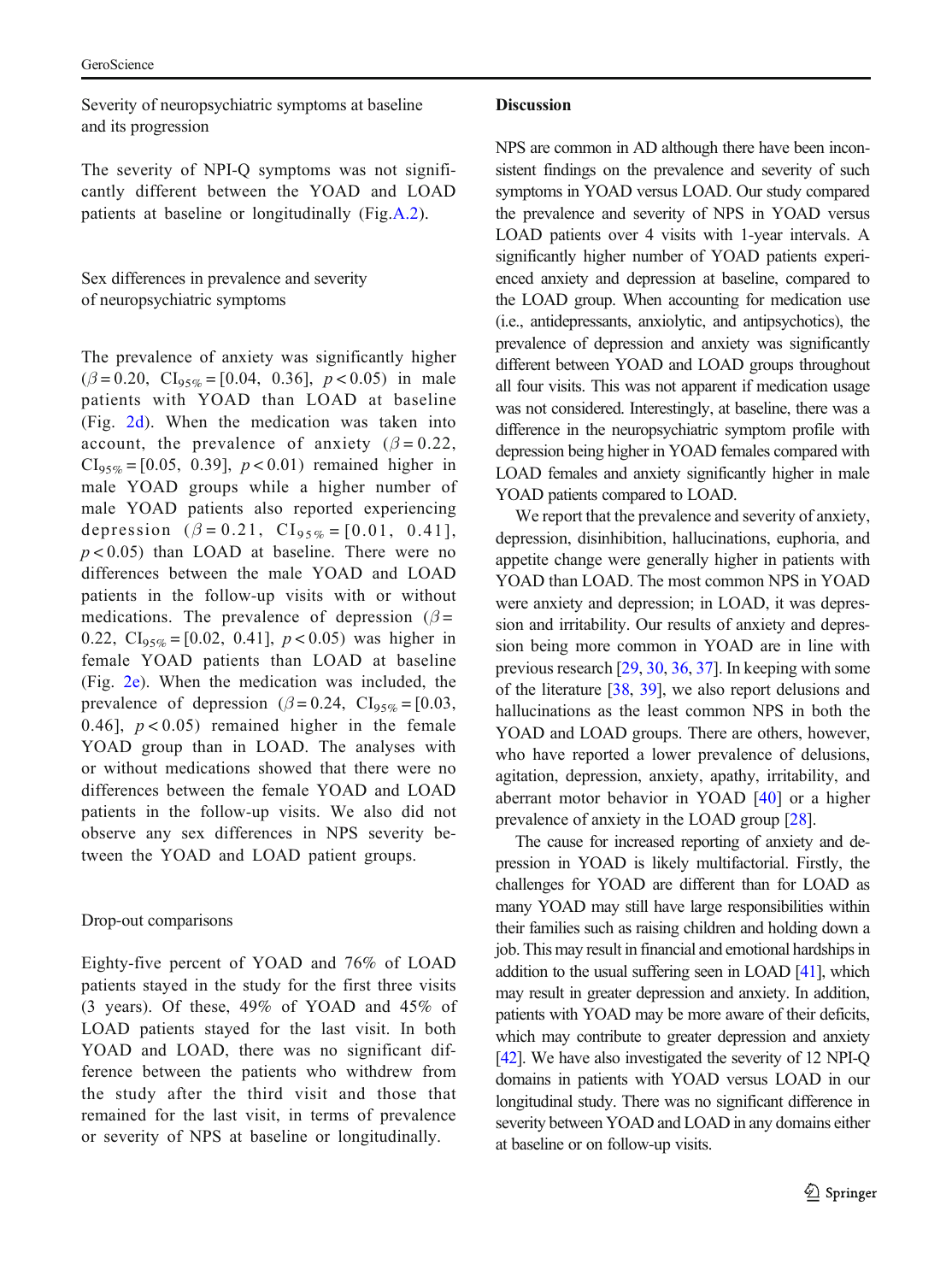Inconsistent findings on the prevalence of NPS in YOAD and LOAD have been reported across different studies  $[28-30, 36, 37, 40]$  $[28-30, 36, 37, 40]$  $[28-30, 36, 37, 40]$  $[28-30, 36, 37, 40]$  $[28-30, 36, 37, 40]$  $[28-30, 36, 37, 40]$  $[28-30, 36, 37, 40]$  $[28-30, 36, 37, 40]$  $[28-30, 36, 37, 40]$  $[28-30, 36, 37, 40]$ . This may be due to small sample sizes, differences in sex distribution, or ignoring medication usage. When we compared the NPS of female and male patients separately, we found that depression was significantly higher in female YOAD patients compared to female LOAD patients while anxiety was more common in male YOAD patients compared to male LOAD patients, in line with previous research [[36\]](#page-9-0). Men with dementia have been documented to be more anxious than women [[43](#page-10-0)]. Further work is required to investigate the relationship between sex and NPS in YOAD versus LOAD. The use of certain medications such as antidepressant, anxiolytic, or antipsychotic may help resolve some of the NPS symptoms such as depressions, anxiety, agitation, hallucinations, and delusions, and if medication usage is not considered, this can obscure the actual NPS prevalence. For example, a patient who is on antidepressant can no longer appear depressed and so the caregiver may not report depression symptoms on NPI-Q. In our analyses, we addressed this confound by redoing the comparison analysis and considered patients who took certain medications for a symptom as having that NPS. This approach allowed us to capture the true prevalence of NPS and with this, a higher prevalence of anxiety and depression was observed in YOAD compared to LOAD across all visits.

Growing evidence shows that NPS in AD are associated with neurodegeneration in specific neural pathways and need to be considered as presenting symptoms, not secondary to the illness [45]. AD pathology may manifest as NPS in an early stage of AD or even years preceding cognitive decline [45, 46]. For example, neurofibrillary tangles in the brainstem evident even in the earlier stages of AD have been reported to be correlated with increased risk of agitation, depression, anxiety, and appetite loss [46]. NPS in cognitively normal individuals have been reported to be predictive of dementia and cognitive decline over time as well as the incidence of non-amnestic mild cognitive impairment [47–49]. Even independently of mild cognitive impairment, the presence of NPS such as delusions, hallucinations, depression, anxiety, and aberrant motor behavior was shown to be associated with an increased risk of developing dementia [50]. The understanding that NPS may reflect AD pathophysiology may help develop better diagnostic tools and effective treatments for AD

that can be implemented even before the cognitive decline. Increased awareness that NPS are more frequent in YOAD would facilitate an earlier diagnosis in this population.

One of the limitations of this study was that some patients did not have data for their fourth annual visit either because they withdrew or missed their annual follow-up visit. To assess its possible confounding effect on our results, we compared the prevalence and severity of NPS between the patients who withdrew after the third visit and those who came to their 4th visit. There was no significant difference in any NPI-Q domains or severity between those that withdrew and those that remained and this in both YOAD and LOAD. There is always a concern that patients who have the most symptoms or more severe symptoms become too unwell to participate. These analyses increase the robustness of our findings as they show that our results were not driven by a particular type of patient dropping out. Another limitation includes a lack of information on the length and amount of medication usage. Socioeconomic was not used in the analysis and could have an impact on some NPS. This should be explored further.

In this study, the absence/presence and the severity of NPS were reported by caregivers, which is subjective, and no accurate diagnoses were made by a psychiatrist. Furthermore, caregivers can sometimes habituate to certain symptoms over time and so, they may report them less and as less severe. However, large sample size and longer follow-up times increased the robustness of our results. Age was not used as a covariate in this analysis because 65 years were used as a threshold and an equal follow-up period of 4 years was available in YOAD and LOAD, making it unnecessary to use age as another factor. A similar approach was previously used in investigating NPS profiles of patients with YOAD versus LOAD [[37\]](#page-9-0).

In conclusion, we show that the prevalence of anxiety and depression in patients with YOAD is greater than in LOAD and that this difference persists over time if include medication usage in the analysis. This study also suggests that male patients with YOAD might be at greater risk for anxiety than in LOAD while depression was more common in female YOAD patients. This has diagnostic implications given that young-onset patients usually encounter a delay in diagnosis [[44](#page-10-0)]. The cause of differences in NPS prevalence between YOAD and LOAD as well as the influence of sex differences requires further research as there may be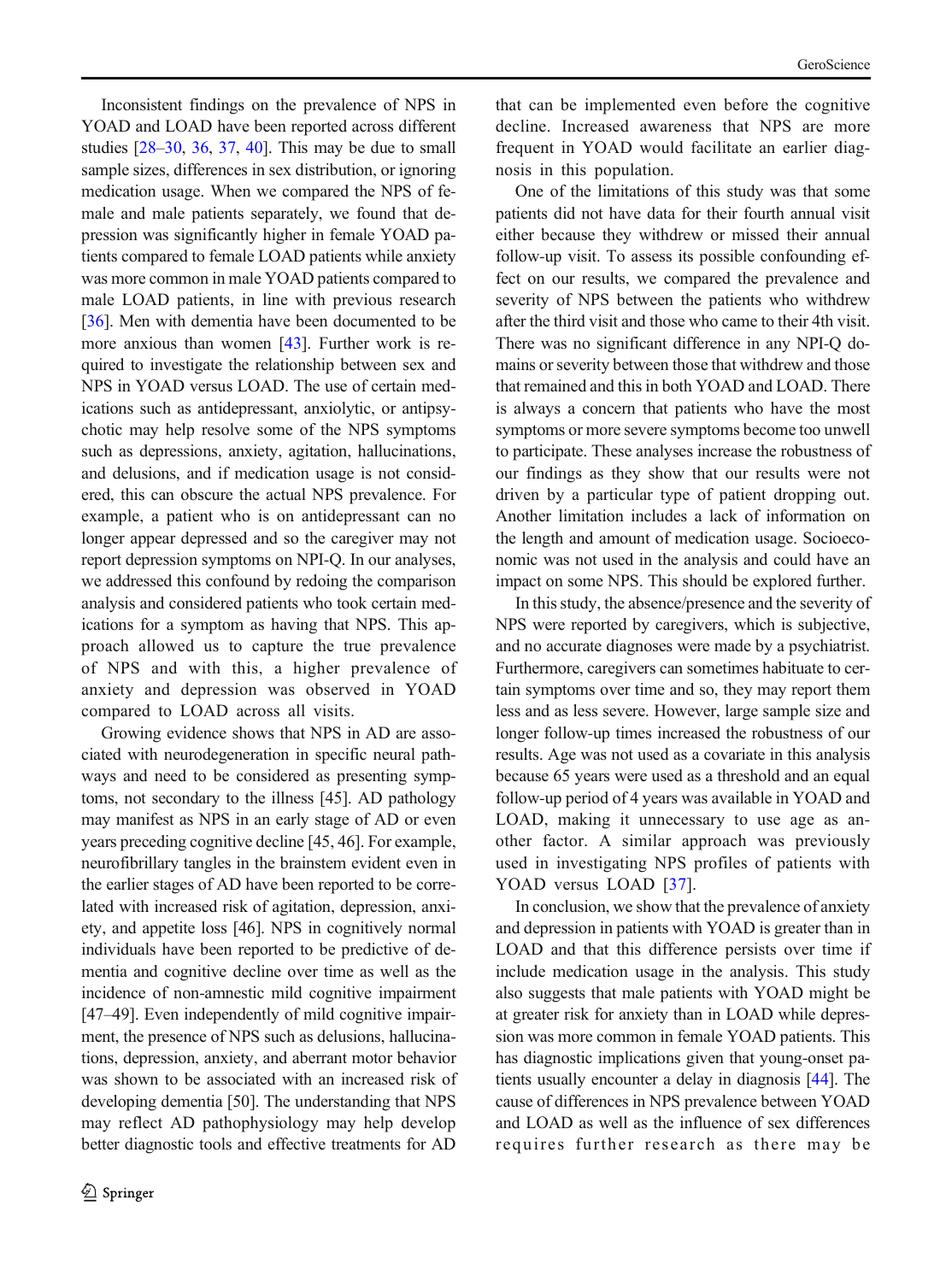<span id="page-8-0"></span>pathophysiological causes in addition to socioeconomic ones. Ultimately, understanding the progression of NPS and how medications influence such symptoms will help us better understand the true differences between YOAD and LOAD and provide more targeted therapy for each patient group.

Supplementary Information The online version contains supplementary material available at [https://doi.org/10.1007/s11357-](https://doi.org/10.1007/s11357-020-00304-y) [020-00304-y](https://doi.org/10.1007/s11357-020-00304-y).

Acknowledgments Private sector contributions are facilitated by the Foundation for the National Institutes of Health [\(www.](http://www.fnih.org) [fnih.org](http://www.fnih.org)). The grantee organization is the Northern California Institute for Research and Education and the study is coordinated by the Alzheimer's Therapeutic Research Institute at the University of Southern California. ADNI data are disseminated by the Laboratory for Neuro Imaging at the University of Southern California.

Authors' contributions M.G. analyzed, interpreted the data, and wrote the first draft of the manuscript. N.M. obtained the data from the databases and selected participants. M.L.M. assisted with the analysis and the model. M.C.T. provided advice throughout the process and supervised the project.

Funding This work was supported by Toronto Western & General Foundation. The NACC database is funded by NIA/NIH Grant U01 AG016976. NACC data are contributed by the NIAfunded ADCs: P30 AG019610 (PI Eric Reiman, MD), P30 AG013846 (PI Neil Kowall, MD), P30 AG062428-01 (PI James Leverenz, MD), P50 AG008702 (PI Scott Small, MD), P50 AG025688 (PI Allan Levey, MD, PhD), P50 AG047266 (PI Todd Golde, MD, PhD), P30 AG010133 (PI Andrew Saykin, PsyD), P50 AG005146 (PI Marilyn Albert, PhD), P30 AG062421-01 (PI Bradley Hyman, MD, PhD), P30 AG062422-01 (PI Ronald Petersen, MD, PhD), P50 AG005138 (PI Mary Sano, PhD), P30 AG008051 (PI Thomas Wisniewski, MD), P30 AG013854 (PI Robert Vassar, PhD), P30 AG008017 (PI Jeffrey Kaye, MD), P30 AG010161 (PI David Bennett, MD), P50 AG047366 (PI Victor Henderson, MD, MS), P30 AG010129 (PI Charles DeCarli, MD), P50 AG016573 (PI Frank LaFerla, PhD), P30 AG062429-01(PI James Brewer, MD, PhD), P50 AG023501 (PI Bruce Miller, MD), P30 AG035982 (PI Russell Swerdlow, MD), P30 AG028383 (PI Linda Van Eldik, PhD), P30 AG053760 (PI Henry Paulson, MD, PhD), P30 AG010124 (PI John Trojanowski, MD, PhD), P50 AG005133 (PI Oscar Lopez, MD), P50 AG005142 (PI Helena Chui, MD), P30 AG012300 (PI Roger Rosenberg, MD), P30 AG049638 (PI Suzanne Craft, PhD), P50 AG005136 (PI Thomas Grabowski, MD), P30 AG062715-01 (PI Sanjay Asthana, MD, FRCP), P50 AG005681 (PI John Morris, MD), P50 AG047270 (PI Stephen Strittmatter, MD, PhD). Data collection and sharing for this project was funded by the Alzheimer's Disease Neuroimaging Initiative (ADNI) (National Institutes of Health Grant U01 AG024904) and DOD ADNI (Department of Defense award number W81XWH-12-2-0012). ADNI is funded by the National Institute on Aging, the National Institute of Biomedical Imaging and Bioengineering, and through generous contributions from the following: AbbVie, Alzheimer's Association; Alzheimer's Drug Discovery Foundation; Araclon Biotech; BioClinica, Inc.; Biogen; Bristol-Myers Squibb Company; CereSpir, Inc.; Cogstate; Eisai Inc.; Elan Pharmaceuticals, Inc.; Eli Lilly and Company; EuroImmun; F. Hoffmann-La Roche Ltd. and its affiliated company Genentech, Inc.; Fujirebio; GE Healthcare; IXICO Ltd.; Janssen Alzheimer Immunotherapy Research & Development, LLC.; Johnson & Johnson Pharmaceutical Research & Development LLC.; Lumosity; Lundbeck; Merck & Co., Inc.; Meso Scale Diagnostics, LLC.; NeuroRx Research; Neurotrack Technologies; Novartis Pharmaceuticals Corporation; Pfizer Inc.; Piramal Imaging; Servier; Takeda Pharmaceutical Company; and Transition Therapeutics. The Canadian Institutes of Health Research is providing funds to support ADNI clinical sites in Canada.Data availabilityThe data is available at National Alzheimer's Coordinating Center–Uniform Data Set (NACC-UDS) and Alzheimer's Disease Neuroimaging Initiative (ADNI) databases.

#### Compliance with ethical standards

Conflict of interest The authors declare that they have no conflict of interest.

Ethics approval and consent to participate Ethics approval and consent were obtained at the site by National Alzheimer's Coordinating Center–Uniform Data Set (NACC-UDS) and Alzheimer's Disease Neuroimaging Initiative (ADNI).

Consent for publication Not applicable.

# References

- 1. Global action plan on the public health response to dementia 2017–2025. Geneva: World Health Organization; 2017.
- 2. Scheltens P, Blennow K, Breteler MMB, de Strooper B, Frisoni GB, Salloway S, et al. Alzheimer's disease. Lancet. 2016;388(10043):505–17.
- 3. Eriksson H, Fereshtehnejad S-M, Falahati F, Farahmand B, Religa D, Eriksdotter M. Differences in routine clinical practice between early and late onset Alzheimer's disease: data from the Swedish Dementia Registry (SveDem). J Alzheimers Dis JAD. 2014;41(2):411–9.
- 4. Frisoni GB, Testa C, Sabattoli F, Beltramello A, Soininen H, Laakso MP. Structural correlates of early and late onset Alzheimer's disease: voxel based morphometric study. J Neurol Neurosurg Psychiatry. 2005;76(1):112–4.
- 5. Sakai M, Hanyu H, Kume K, Sato T, Hirao K, Kanetaka H, et al. Rate of progression of Alzheimer's disease in younger versus older patients: a longitudinal single photon emission computed tomography study. Geriatr Gerontol Int. 2013;13(3):555–62.
- 6. Nochlin D, van Belle G, Bird TD, Sumi SM. Comparison of the severity of neuropathologic changes in familial and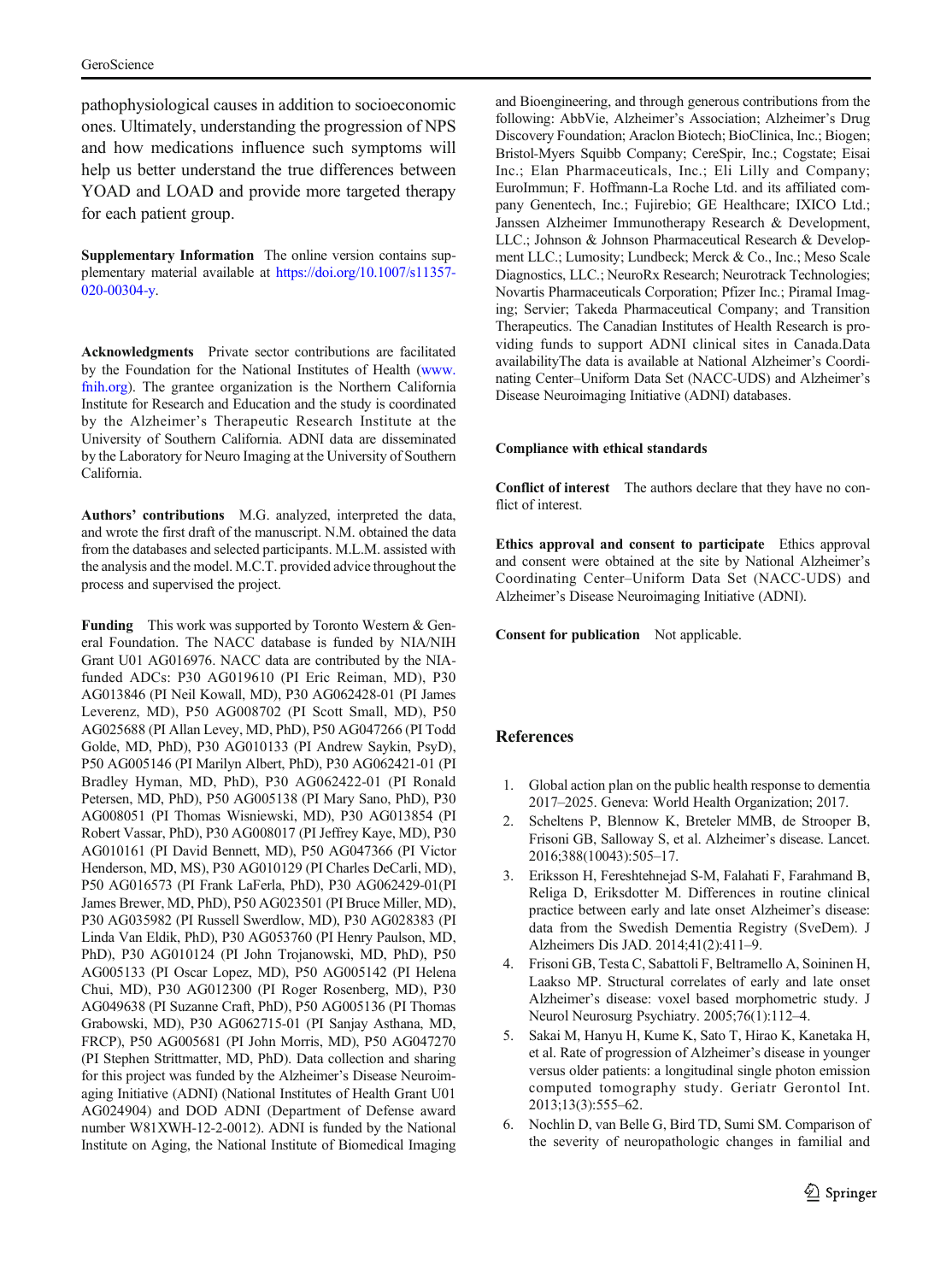<span id="page-9-0"></span>sporadic Alzheimer's disease. Alzheimer Dis Assoc Disord. 1993;7(4):212–22.

- 7. Koss E, Edland S, Fillenbaum G, Mohs R, Clark C, Galasko D, et al. Clinical and neuropsychological differences between patients with earlier and later onset of Alzheimer's disease: a CERAD analysis, Part XII. Neurology. 1996;46(1):136–41.
- 8. Seltzer B, Sherwin I. A comparison of clinical features in early- and late-onset primary degenerative dementia. One entity or two? Arch Neurol. 1983;40(3):143–6.
- 9. Jacobs D, Sano M, Marder K, Bell K, Bylsma F, Lafleche G, et al. Age at onset of Alzheimer's disease: relation to pattern of cognitive dysfunction and rate of decline. Neurology. 1994;44(7):1215–20.
- 10. Katzman R. Alzheimer's disease as an age-dependent disorder. CIBA Found Symp. 1988;134:69–85.
- 11. Bowler JV, Munoz DG, Merskey H, Hachinski V. Factors affecting the age of onset and rate of progression of Alzheimer's disease. J Neurol Neurosurg Psychiatry. 1998;65(2):184–90.
- 12. Panegyres PK, Chen H-Y. Differences between early and late onset Alzheimer's disease. Am J Neurodegener Dis. 2013;2(4):300–6.
- 13. Toyota Y, Ikeda M, Shinagawa S, Matsumoto T, Matsumoto N, Hokoishi K, et al. Comparison of behavioral and psychological symptoms in early-onset and late-onset Alzheimer's disease. Int J Geriatr Psychiatry. 2007;22(9):896–901.
- 14. Ferran J, Wilson K, Doran M, Ghadiali E, Johnson F, Cooper P, et al. The early onset dementias: a study of clinical characteristics and service use. Int J Geriatr Psychiatry. 1996;11(10):863–9.
- 15. Petrovic M, Hurt C, Collins D, Burns A, Camus V, Liperoti R, et al. Clustering of behavioural and psychological symptoms in dementia (BPSD): a European Alzheimer's Disease Consortium (EADC) study. Acta Clin Belg. 2007;62(6): 426–32.
- 16. Smits LL, Pijnenburg YAL, Koedam ELGE, van der Vlies AE, Reuling IEW, Koene T, et al. Early onset Alzheimer's disease is associated with a distinct neuropsychological profile. J Alzheimers Dis JAD. 2012;30(1):101–8.
- 17. Lyketsos CG, Lopez O, Jones B, Fitzpatrick AL, Breitner J, DeKosky S. Prevalence of neuropsychiatric symptoms in dementia and mild cognitive impairment: results from the cardiovascular health study. JAMA. 2002;288(12):1475–83.
- 18. Kiely KM, Mortby ME, Anstey KJ. Differential associations between sensory loss and neuropsychiatric symptoms in adults with and without a neurocognitive disorder. Int Psychogeriatr. 2018;30(2):261–72.
- 19. Cuijpers P. Depressive disorders in caregivers of dementia patients: a systematic review. Aging Ment Health. 2005;9(4):325–30.
- 20. de Vugt ME, Nicolson NA, Aalten P, Lousberg R, Jolle J, Verhey FRJ. Behavioral problems in dementia patients and salivary cortisol patterns in caregivers. J Neuropsychiatry Clin Neurosci. 2005;17(2):201–7.
- 21. Peters ME, Schwartz S, Han D, Rabins PV, Steinberg M, Tschanz JT, et al. Neuropsychiatric symptoms as predictors of progression to severe Alzheimer's dementia and death: the Cache County Dementia Progression Study. Am J Psychiatry. 2015;172(5):460–5.
- 22. González-Salvador MT, Arango C, Lyketsos CG, Barba AC. The stress and psychological morbidity of the Alzheimer patient caregiver. Int J Geriatr Psychiatry. 1999;14(9):701–10.
- 23. Chiao C-Y, Wu H-S, Hsiao C-Y. Caregiver burden for informal caregivers of patients with dementia: a systematic review. Int Nurs Rev. 2015;62(3):340–50.
- 24. Bature F, Guinn B, Pang D, Pappas Y. Signs and symptoms preceding the diagnosis of Alzheimer's disease: a systematic scoping review of literature from 1937 to 2016. BMJ Open. 2017;7(8):e015746.
- 25. Woolley JD, Khan BK, Murthy NK, Miller BL, Rankin KP. The diagnostic challenge of psychiatric symptoms in neurodegenerative disease; rates of and risk factors for prior psychiatric diagnosis in patients with early neurodegenerative disease. J Clin Psychiatry. 2011;72(2):126–33.
- 26. Reed J, Cantley C, Clarke CL, Stanley D. Services for younger people with dementia: problems with differentiating needs on the basis of age. Dementia. 2002;1(1):95–112.
- 27. Rosness TA, Barca ML, Engedal K. Occurrence of depression and its correlates in early onset dementia patients. Int J Geriatr Psychiatry. 2010;25(7):704–11.
- 28. van Vliet D, de Vugt ME, Aalten P, Bakker C, Pijnenburg YAL, Vernooij-Dassen MJFJ, et al. Prevalence of neuropsychiatric symptoms in young-onset compared to late-onset Alzheimer's disease - part 1: findings of the two-year longitudinal NeedYD-study. Dement Geriatr Cogn Disord. 2012;34(5–6):319–27.
- 29. Porter VR, Buxton WG, Fairbanks LA, Strickland T, O'Connor SM, Rosenberg-Thompson S, et al. Frequency and characteristics of anxiety among patients with Alzheimer's disease and related dementias. J Neuropsychiatry Clin Neurosci. 2003;15(2):180–6.
- 30. Lawlor BA, Ryan TM, Schmeidler J, Mohs RC, Davis KL. Clinical symptoms associated with age at onset in Alzheimer's disease. Am J Psychiatry. 1994;151(11): 1646–9.
- 31. Besser L, Kukull W, Knopman DS, Chui H, Galasko D, Weintraub S, et al. Version 3 of the National Alzheimer's Coordinating Center's Uniform Data Set. Alzheimer Dis Assoc Disord. 2018;32(4):351–8.
- 32. Cummings JL, Mega M, Gray K, Rosenberg-Thompson S, Carusi DA, Gornbein J. The neuropsychiatric inventory: comprehensive assessment of psychopathology in dementia. Neurology. 1994;44(12):2308–14.
- 33. Morris JC. The clinical dementia rating (CDR): current version and scoring rules. Neurology. 1993;43(11):2412–4.
- 34. R Core Team. R: A language and environment for statistical computing. R Foundation for Statistical Computing, Vienna, Austria. 2018. Available from: [https://www.R-project.org/](https://www.r--project.org/)
- 35. Makowski D. The psycho package: an efficient and publishing-oriented workflow for psychological science. J Open Source Softw. 2018;3(22):470.
- 36. Kaiser NC, Liang L-J, Melrose RJ, Wilkins SS, Sultzer DL, Mendez MF. Differences in anxiety among patients with early- versus late-onset Alzheimer's disease. J Neuropsychiatry Clin Neurosci. 2014;26(1):73–80.
- 37. Panegyres PK, Chen HY. Early-onset Alzheimer's disease: a global cross-sectional analysis. Eur J Neurol. 2014;21(9): 1149–e65.